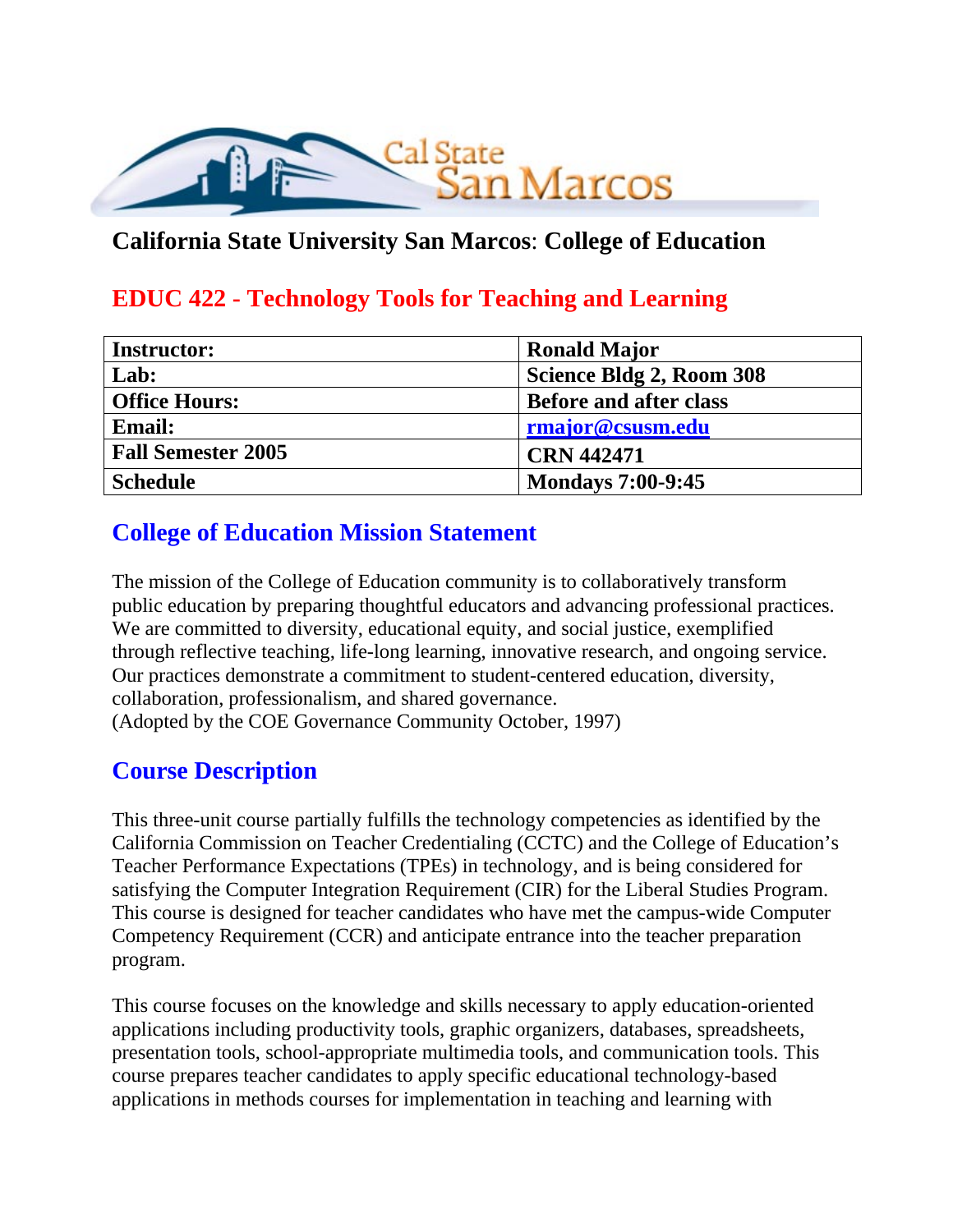students as well as to their own professional growth. When entering the teacher education program, College of Education faculty assume teacher candidates have competency in the applications covered in this course, and, therefore, will make assignments requiring teacher candidates to apply these skills.

# **Course Objectives**

Teacher candidates will demonstrate competency in:

- A. Meeting the ISTE standards I, V, and VI outlined above;
- B. Using a set of educational technology tools that are applied in teaching and learning within the credential program and used in public school settings; and
- C. Setting up an electronic portfolio for completion in the CSUSM teachercredentialing program.

# **Prerequisites**

The prerequisite for this course is completion of the campus-wide computer competency requirement. This can be fulfilled by successful completion of one of the following:

- Taking the CSUSM CCR assessment or equivalent course OR
- Completion of an approved computer literacy course at the community college level.
- Teacher Assessment tool

# **Teacher Performance Expectation (TPE) Competencies**

This course is designed to help teachers seeking the Multiple and Single Subjects Credential to develop the skills, knowledge, and attitudes necessary to assist schools and districts in implementing an effective program for all students. The successful candidate will be able to merge theory and practice in order to realize a comprehensive and extensive educational program for all students. The following TPEs are addressed in this course:

Primary Emphasis TPE 14 CSUSM Educational Technology (Based on ISTE NETS: see below)

Secondary Emphasis: TPE 4 - Making Content Accessible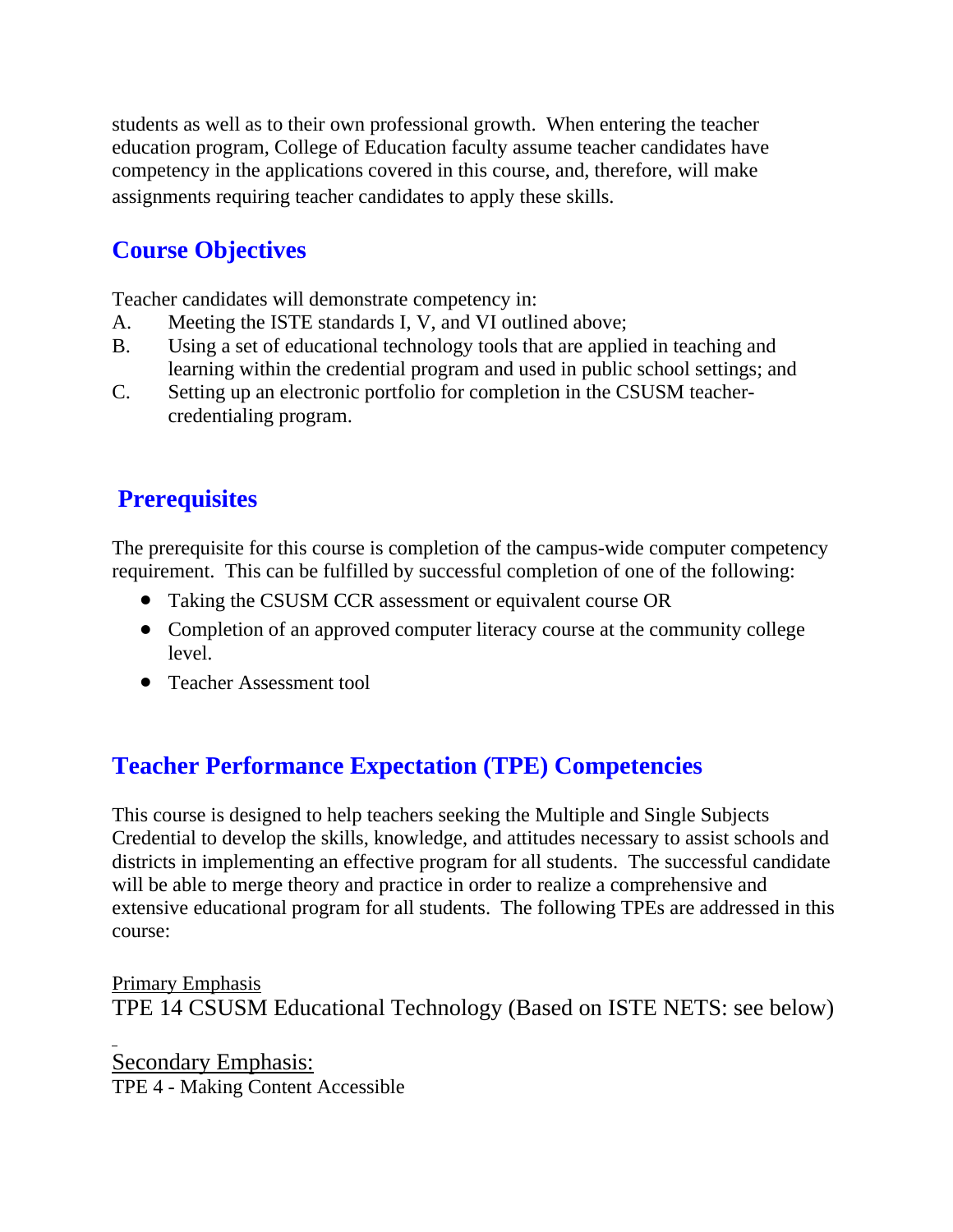- TPE 5 Student Engagement
- TPE 6 Developmentally Appropriate Teaching Practices
- TPE 7 Teaching English Language Learners
- TPE 12 Professional, legal and ethical
- TPE 13 Professional Growth

## **National Educational Technology Standards for Teachers (NETS-T)**

Teaching Performance Expectation (TPE 14) is based on ISTE NETS (See www.iste.org) for detailed information). This course focuses on ISTE NETS I, V, and VI:

#### I. TECHNOLOGY OPERATIONS AND CONCEPTS.

Teachers demonstrate a sound understanding of technology operations and concepts. Teachers:

- A. Demonstrate introductory knowledge, skills, and understanding of concepts related to technology (as described in the ISTE National Education Technology Standards for Students).
- B. Demonstrate continual growth in technology knowledge and skills to stay abreast of current and emerging technologies.

#### V. PRODUCTIVITY AND PROFESSIONAL PRACTICE.

Teachers use technology to enhance their productivity and professional practice. Teachers:

- A. Use technology resources to engage in ongoing professional development and lifelong learning.
- B. Continually evaluate and reflect on professional practice to make informed decisions regarding the use of technology in support of student learning.
- C. Apply technology to increase productivity.
- D. Use technology to communicate and collaborate with peers, parents, and the larger community in order to nurture student learning.

#### VI. SOCIAL, ETHICAL, LEGAL, AND HUMAN ISSUES.

Teachers understand the social, ethical, legal, and human issues surrounding the use of technology in PK-12 schools and apply those principles in practice. Teachers:

- A. Model and teach legal and ethical practice related to technology use.
- B. Apply technology resources to enable and empower learners with diverse backgrounds, characteristics, and abilities.
- C. Identify and use technology resources that affirm diversity.
- D. Promote safe and healthy use of technology resources.
- E. Facilitate equitable access to technology resources for all students.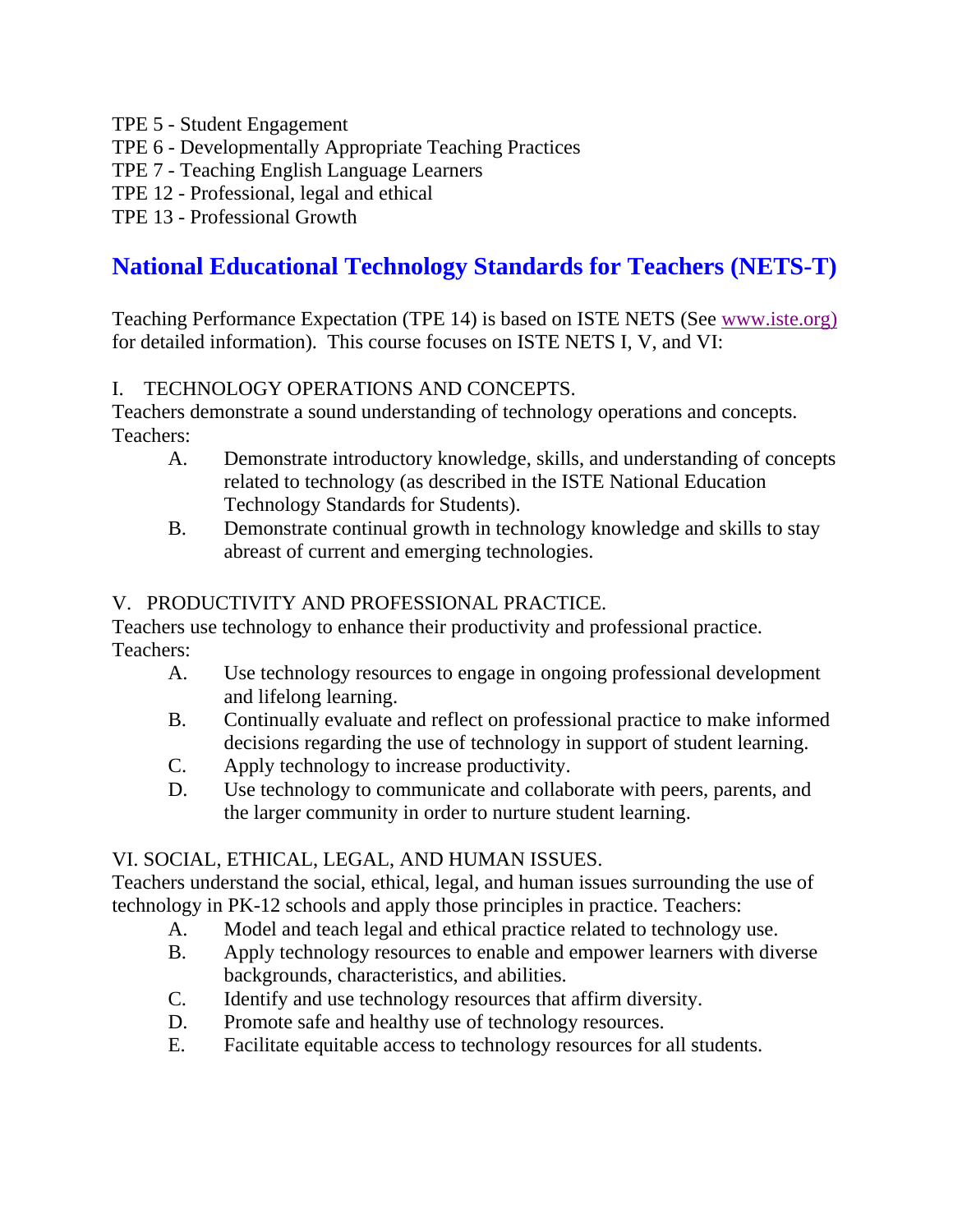# **Required Supplies**

NOTE: It is not necessary to purchase the educational software, as much of the specific software titles are available on the Web in demo-version and/or available on campus.

- A. ISTE Student Online Registration: (www.iste.org) (\$54.00)
- B. Task Stream Membership (www.taskstream.com) Approximately \$25/semester \$65/ yearly
- C. At least two CD-R or CD-RW  $(1x-8x \text{ speed})$
- D. USB key-drive (128MB or more with extension cable)
- E. Use of campus email account and WebCT for course communication (provided free)
- F. One mini DV Cassette for Digital Video Camera
- G. Print Card from ACD 202 or CSUSM library

#### (Optional Text) ISTE**,** *Connecting Curriculum and Technology*

This is a volume produced by the professional association that contains the educational technology standards for students at all levels as well as sample lessons on how that standards can be implemented in teaching content. This book will be referred to in other CSUSM-COE courses. Supporting Web site www.iste.org

## **College Of Education Attendance Policy**

*Due to the dynamic and interactive nature of courses in the College of Education, all students are expected to attend all classes and participate actively. At a minimum, students must attend more than 80% of class time, or s/he may not receive a passing grade for the course at the discretion of the instructor. Individual instructors may adopt more stringent attendance requirements. Should the student have extenuating circumstances, s/he should contact the instructor as soon as possible.*

A good student is one who adheres to standards of dependability and promptness. If more than two class sessions are missed or there is tardiness (or leave early) for more than three sessions, the teacher candidate cannot receive an A. If more than two class sessions are missed the grade earned cannot exceed a C. Late assignments will be penalized by a deduction in points for each weekday late. After two weeks, late assignments receive no credit. If extraordinary circumstances occur, please make an appointment with the instructor. Remember that communication is the key to success.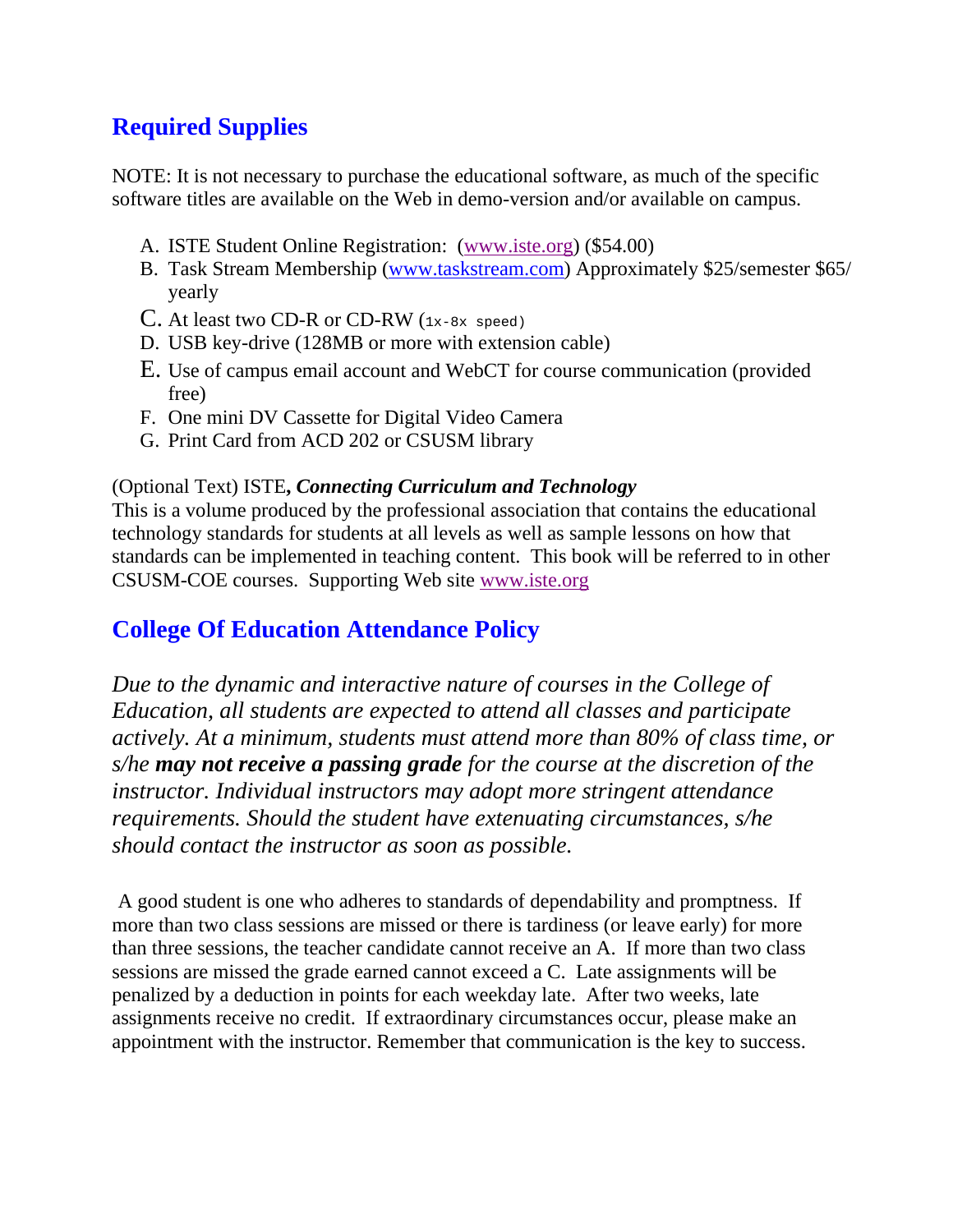In addition to attending course sessions, each student will be required to complete lab assignments each week. Some of these assignments require students use campus resources. All students must plan times they can work in labs on campus at least once per week. Students are required to check campus resources and availability of labs. Mac computers are available in ACD 202, UH 271 and UH 360 in addition to other locations. Students are required to use campus issued-email accounts and check email and WebCT at least two times per week to communicate with instructor and peers.

## **Plagiarism and Cheating**

Please be sure to read and understand the university policy on plagiarism and cheating, as it will be strictly enforced. Academic dishonestly will not be tolerated and will result in a failing grade for this course and will be reported to the University.

## **Authorization to Teach English Language Learners**

The CSUSM credential program has been specifically designed to prepare teachers for the diversity of languages often encountered in California public school classrooms. The authorization to teach English learners is met through the infusion of content and experiences within the credential program as well as additional coursework. Students successfully completing this program receive a credential with authorization to teach English learners. (Approved by CCTC in SB2042 Program Standards, August 2002)

### **Disabled Student Services**

Students with disabilities who require academic accommodations must be approved for services by providing appropriate and recent documentation to the Office of Disabled Student Services (DSS). This office is located in Craven Hall 5205 and can be contacted by phone at (760)750-4905, or TDD (760)750-4909. Students authorized by DSS to receive accommodations should meet with the instructor during office hours or by appointment.

| <b>Assignment</b> | <b>Description</b>                                                      |       |
|-------------------|-------------------------------------------------------------------------|-------|
|                   |                                                                         |       |
|                   |                                                                         | Grade |
| Intro Letter      | The purpose of this assignment is for students to introduce themselves  | 10    |
|                   | and demonstrate the ability to use a word processor including a variety |       |
|                   | of formatting.                                                          |       |
| Internet          | This assignment provides an opportunity for students to explore         | 50    |
|                   | educational web sites and resources and complete tasks offering         |       |

| EDUC 422 Course Assignments and Weight for Course Grades |  |  |  |  |
|----------------------------------------------------------|--|--|--|--|
|                                                          |  |  |  |  |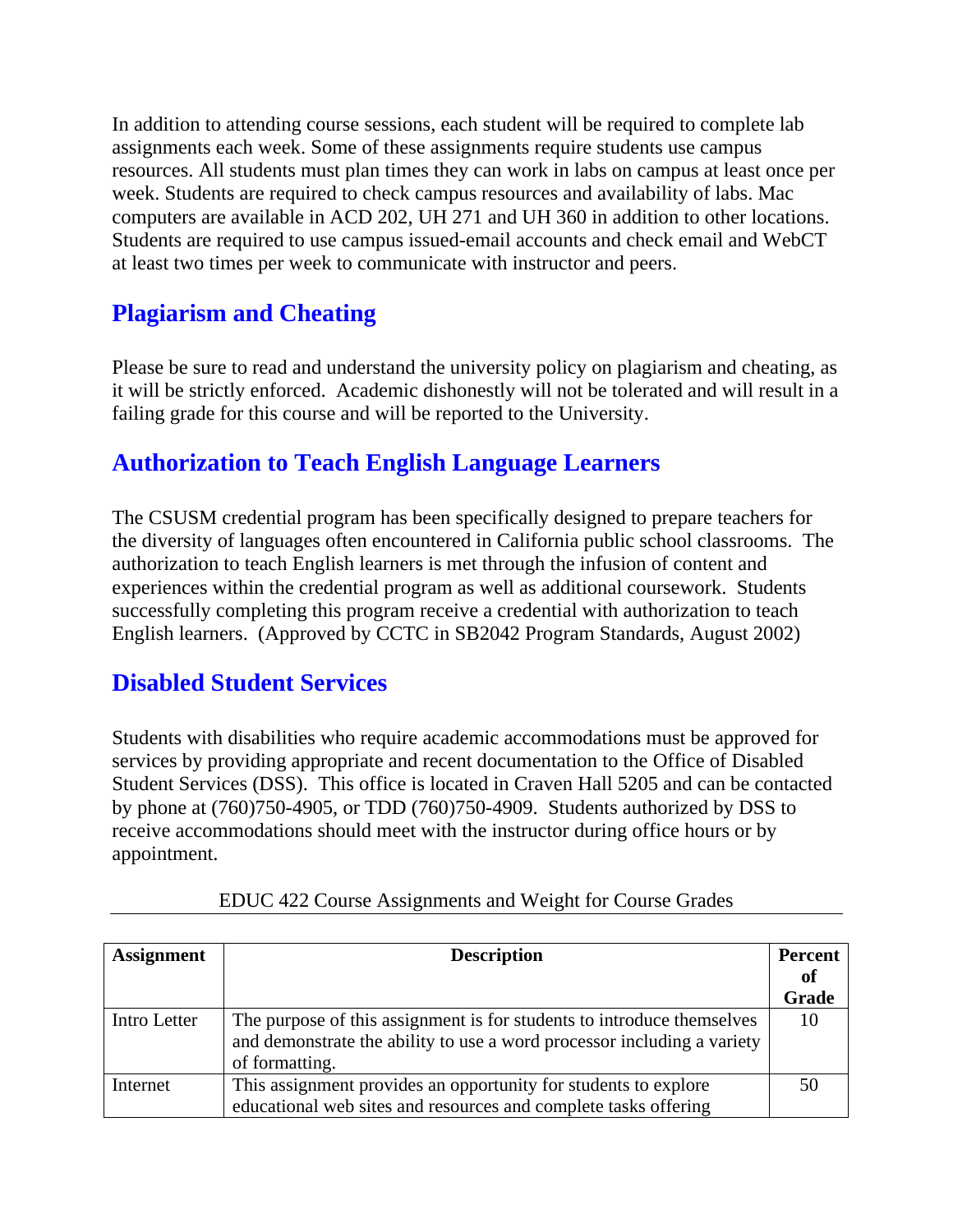|               | investigations with available resources and information. Students will    |     |
|---------------|---------------------------------------------------------------------------|-----|
|               | complete a word processing document with responses to activities.         |     |
|               | Students will also explore search techniques and web-based email.         |     |
| Inspiration   | This project involves the use of concept-mapping software for             | 50  |
|               | brainstorming an educational topic using text and graphics. The           |     |
|               | activity will provide an opportunity to consider this application for     |     |
|               | support of writing with students in K-12 classrooms.                      |     |
| Filamentality | This project uses a template/tool on the web to create an activity for    | 50  |
| or Teacher    | students to explore concepts related to standards and specific            |     |
| <b>WEB</b>    | curriculum topics. These projects are explained and linked on a web       |     |
|               |                                                                           |     |
|               | page uploaded to a remote server for sharing with other educators.        |     |
| Copyright     | The purpose of this assignment is to become familiar with fair use and    | 50  |
|               | copyright laws, and use of appropriate APA format and citations.          |     |
|               | Students will share their learning after becoming knowledgeable about     |     |
|               | various issues related to ISTE NETS for Teachers, Standard VI.            |     |
| Journal       | Students reflect on course readings and activities from ISTE website      | 100 |
|               | that supports concepts related to the ISTE standards. Entries are made    |     |
|               | to the journal weekly. The journal is submitted at midterm and near       |     |
|               | the end of the course for credit.                                         |     |
| Spreadsheet   | This activity provides an opportunity for students to use a spreadsheet   | 50  |
|               | in a variety of ways to organize and present information. Various         |     |
|               | tasks provide an opportunity for teacher candidates to reflect on         |     |
|               | educational appropriate uses of a spreadsheet tool and differentiate      |     |
|               | between various tools for organizing information.                         |     |
| Newsletter    | Create an appealing, newsworthy, and interesting newsletter for           | 30  |
|               | parents with information about your classroom. Use of graphics,           |     |
|               | content and layout will be considered and assessed. Teacher               |     |
|               | candidates will use a rubric to provide feedback to classmates during a   |     |
|               | class meeting.                                                            |     |
| Backflip      | This web-based resource/tool allows the user to organize and manage       | 20  |
|               | online resources for projects and courses. This tool will allow teacher   |     |
|               | candidates to continue to organize resources throughout their program     |     |
|               | experiences.                                                              |     |
| PowerPoint    | Students will create a three slides project using special features of the | 50  |
|               | program and content related to a topic from the CA content standards.     |     |
| Database      | Students will use a database tool to input and organize information. A    | 30  |
|               | report will be generated to document skills with this tool.               |     |
| Quiz          | An assessment of skills and knowledge from readings and class             | 100 |
|               | activities following the first half of the session.                       |     |
| Software      | This project involves working in groups of 3 or 4 to produce a            | 150 |
| Project and   | presentation focusing on example educational software. The purpose        |     |
| Presentations |                                                                           |     |
|               | of the project is to demonstrate understanding of the software in terms   |     |
|               | of student academic content standards and principles of educational       |     |
|               | technology using a presentation tool such as PowerPoint.                  |     |
| Position      | This assignment provides students with an opportunity to use skills in    | 60  |
| Paper         | researching, referencing and presentation to learn and share a topic      |     |